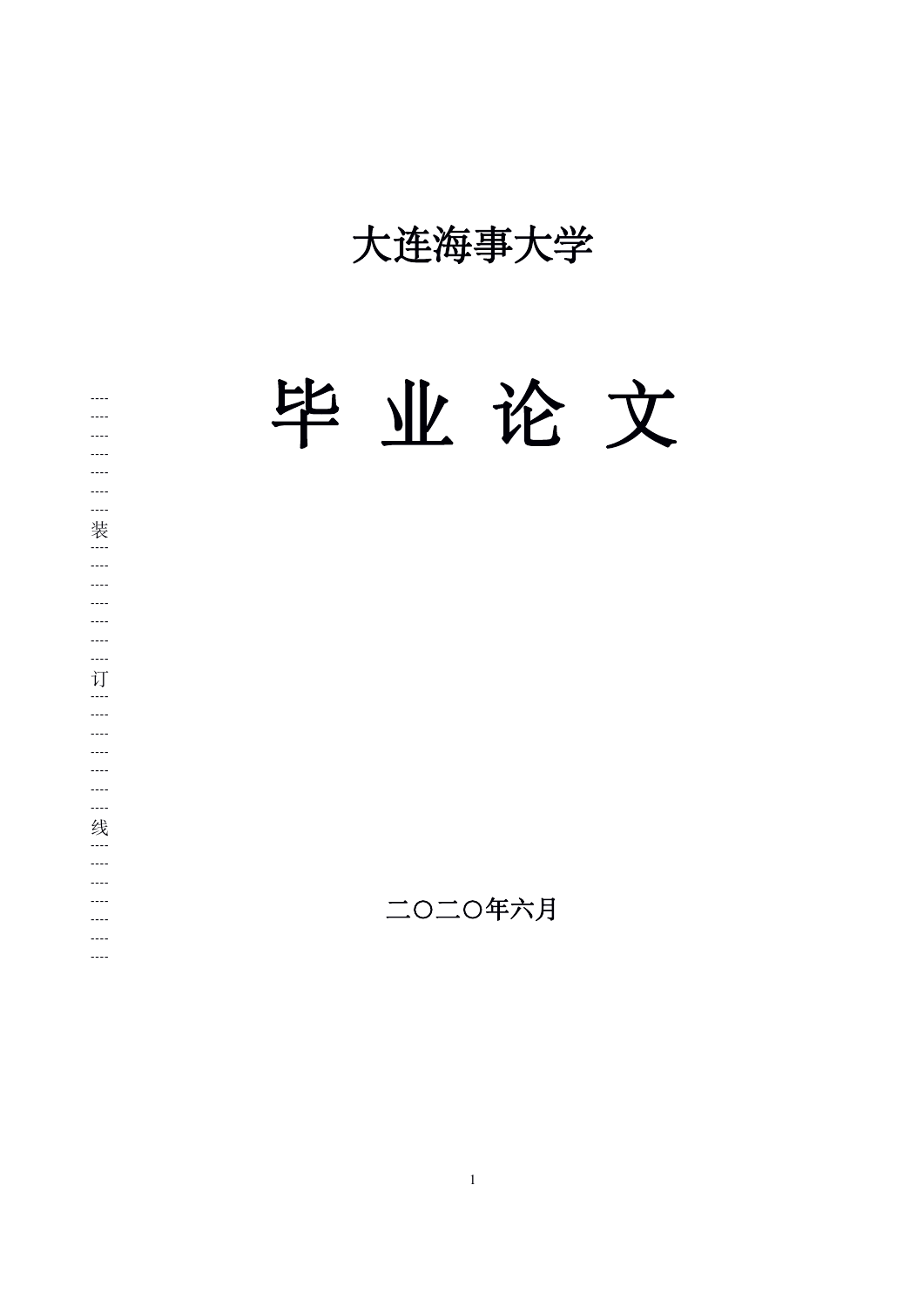# 毕业论文题目

# 专业班级: 数学与应用数学 1 班

姓 名: 张三同学

指导教师: \_\_\_\_\_ 李四老师

# 理学院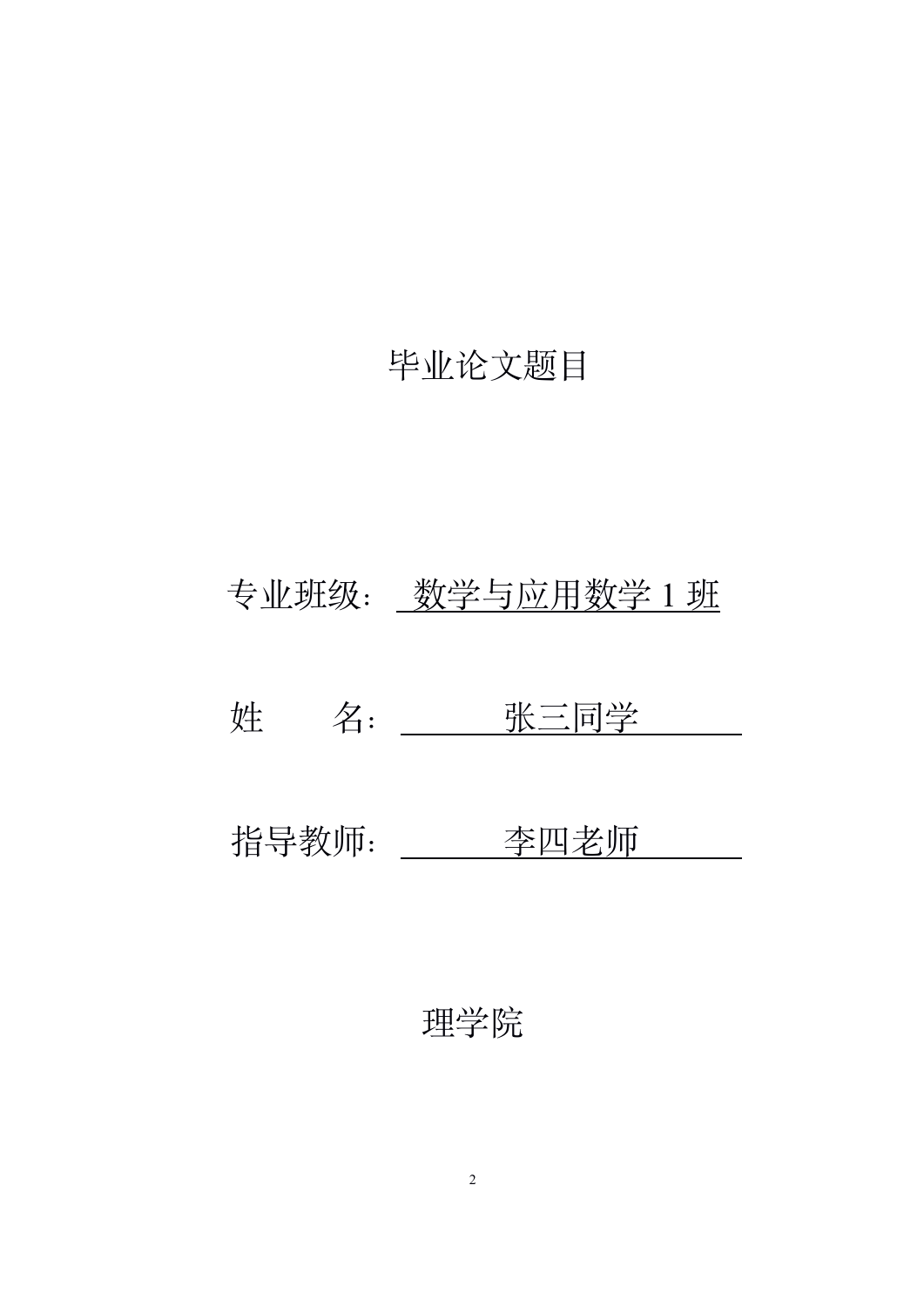## 摘 要

目前在众多学科领域都需要求解多右端项线性方程组,本文..

.. 到校正矩阵 Frobenius 范数的最小值。最后通过 Julia 程序对其进行 对比数值试验。

### 关键词**:** 关键词 **1,** 关键词 **2**

..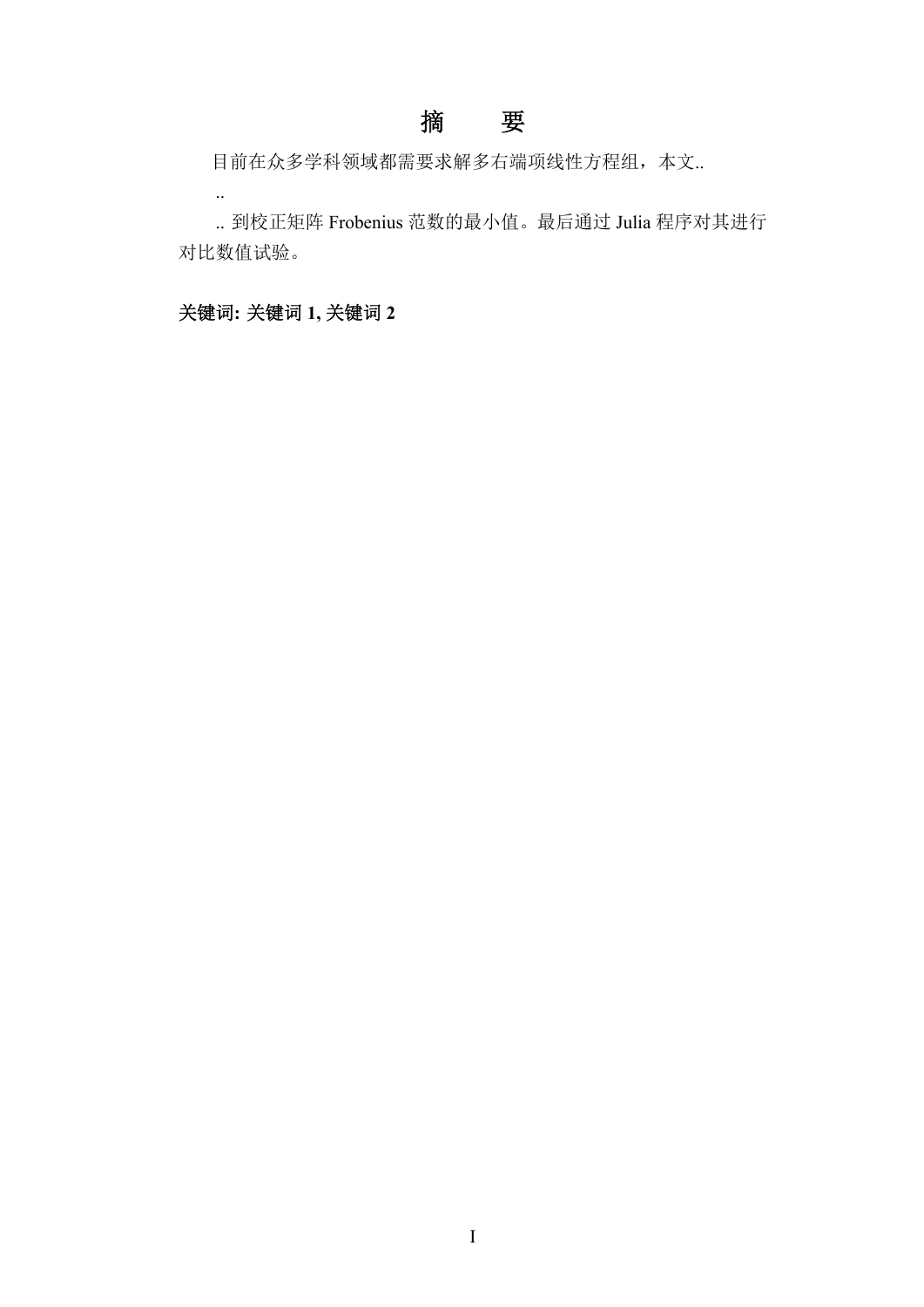#### **ABSTRACT**

At present, it is necessary to solve multi-right-end linear equations in many disciplines. This paper ..

.. algorithms can converge to the minimum of the Frobenius norm value.

**Keywords: KW1,KW2**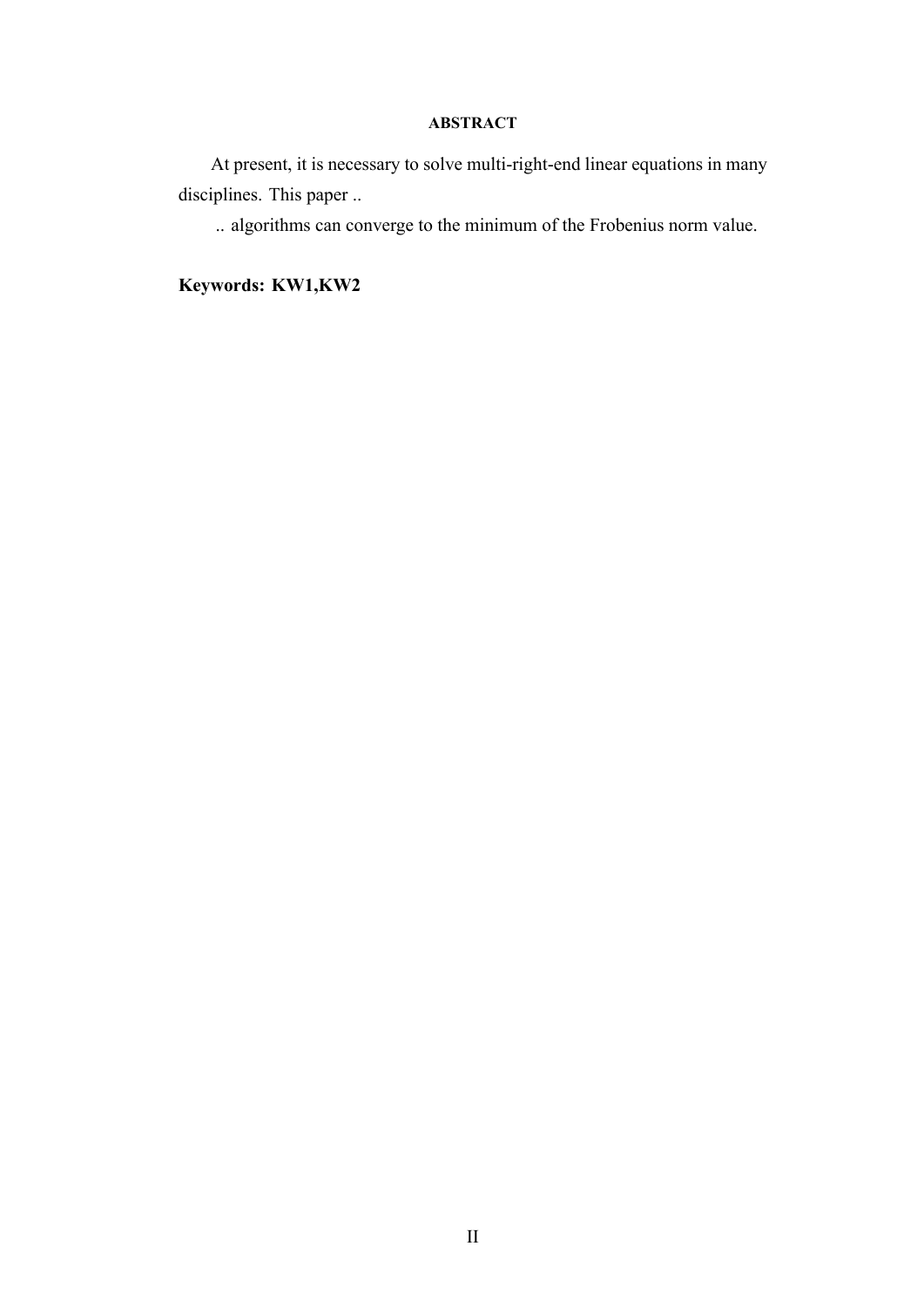#### 目 录

| 11                                           |                |
|----------------------------------------------|----------------|
|                                              |                |
|                                              |                |
|                                              |                |
|                                              |                |
| 4.1                                          | $\overline{7}$ |
| 4.2 目前已知问题 ................................. | $\tau$         |
|                                              |                |
|                                              | 11             |
|                                              | 13             |
| 致                                            | 15             |
| 附                                            |                |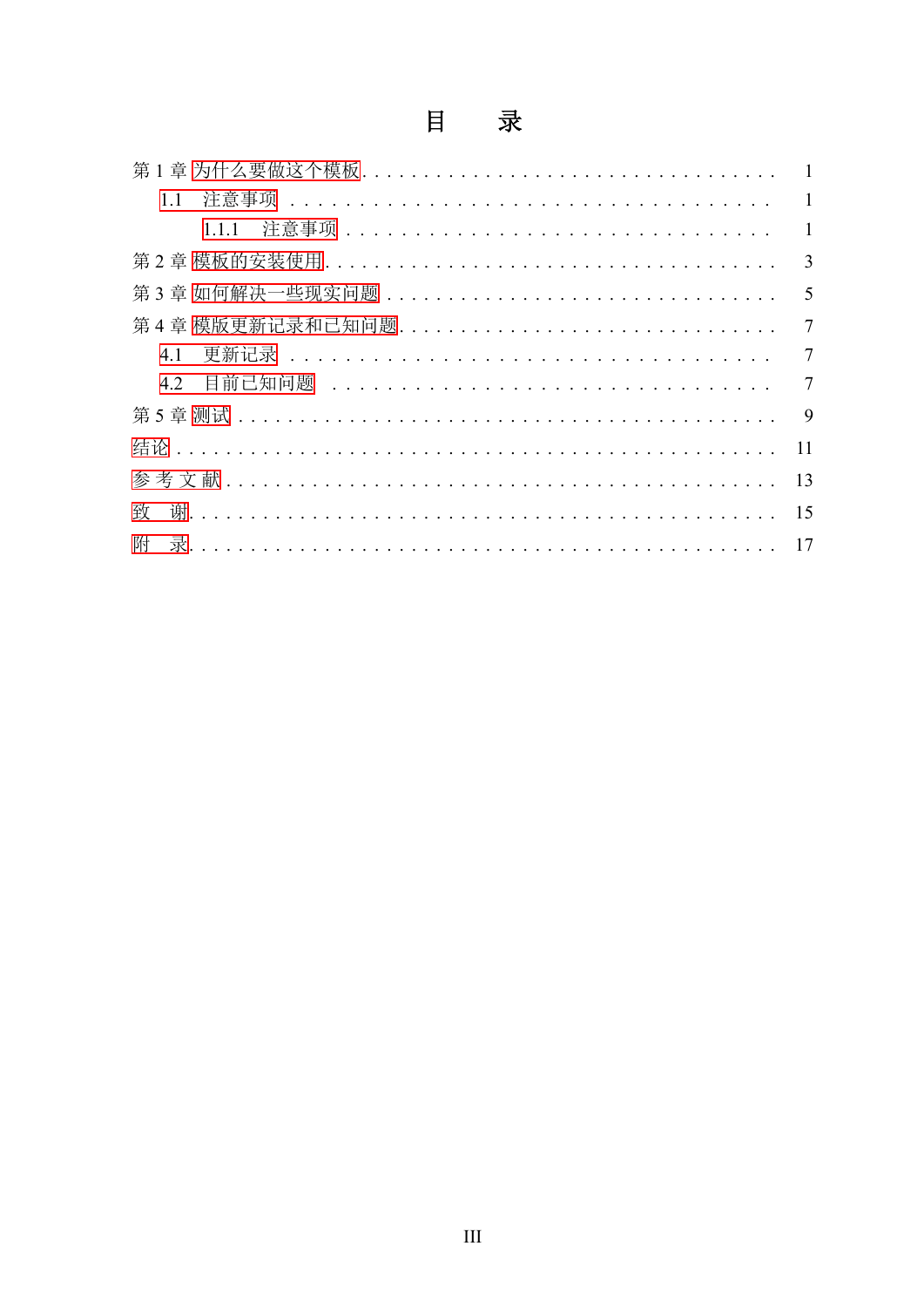## 论文题目

这个模板是大连海事大学数学系本科生毕业论文 LATEX 模版,中文解决方案是 XਜੁITEX 和 CTeX。

此版本由数学系 2014 级应数班 Zhao Tianyu 和 LiuYifan 的论文模板改进完成。 并由 2016 级应数 Esther 适配 Overleaf。

### <span id="page-5-0"></span>第 **1** 章 为什么要做这个模板

因为使用 Microsoft Word 写学术论文是一件非常自我摧残的事情,要花费大量的 时间去学习 Word 排版,弄不好还要花费别人大量的时间帮忙排自己的论文,还要搭 上人情,请人家吃饭什么的,在别人心中留下一个小小的印记:"切,连排个版都不 会!"

关键是用 Word 写学术论文本来就是一件十分不靠谱的事情,而且完全有更简单, 更专业的解决方法——LATFX !

既然你看到这个模板,又能 get 到用 word 的痛苦,(Ps: 使用 Mac,Linux,FreeBSD 的同学就不用纠结了, 直接投入 LATEX 的怀抱吧.) 而且有看文档的习惯, 那么恭喜你 吞下了那颗红色小药丸!也欢迎推荐给周围同学及学弟妹, 不限于数学系.

Welcome to the real world!

#### <span id="page-5-1"></span>**1.1** 注意事项

下面一行使用了\subsubsection 标题

<span id="page-5-2"></span>**1.1.1** 注意事项

#### 年代久远**,** 请留意后续学校论文格式变动

### 重要的事情现在前面**,** 如果无法编译**,** 第一次编译点左上角选 **Compiler(**编译器**)** 为 **X L<sup>E</sup> <sup>A</sup>TEX,** 再按 **ctrl+Enter(**右上 **complie/recompile** 按钮**), (mac** 用户 **shortcut** 需要自 己查询**)**

建议完整看完本教程, 没时间也要看一下面的部分重点和建议, 和第四章.

- 1. 如果你通过其他途径得到此模板, 又是 LATFX 初学者, 不妨试试在线编译 LATFX. 在 google 上搜索"overleaf Templates"(貌似有中文网页站点) 进入页面以后搜 索"dlmu" 或者" 大连海事" 就可以找到本模板兼容 overleaf 线上编译的版本. 重 要的事情再说一遍**,** 第一次编译点左上角选 **Compiler** 为 **X L<sup>E</sup> <sup>A</sup>TEX**
- 2. 配置在 Dmusetup.tex 中
- 3. /fig /photo /text等文件夹即字面意思,cover.pdf是用word 模板生成的前两页,main.tex 是主文件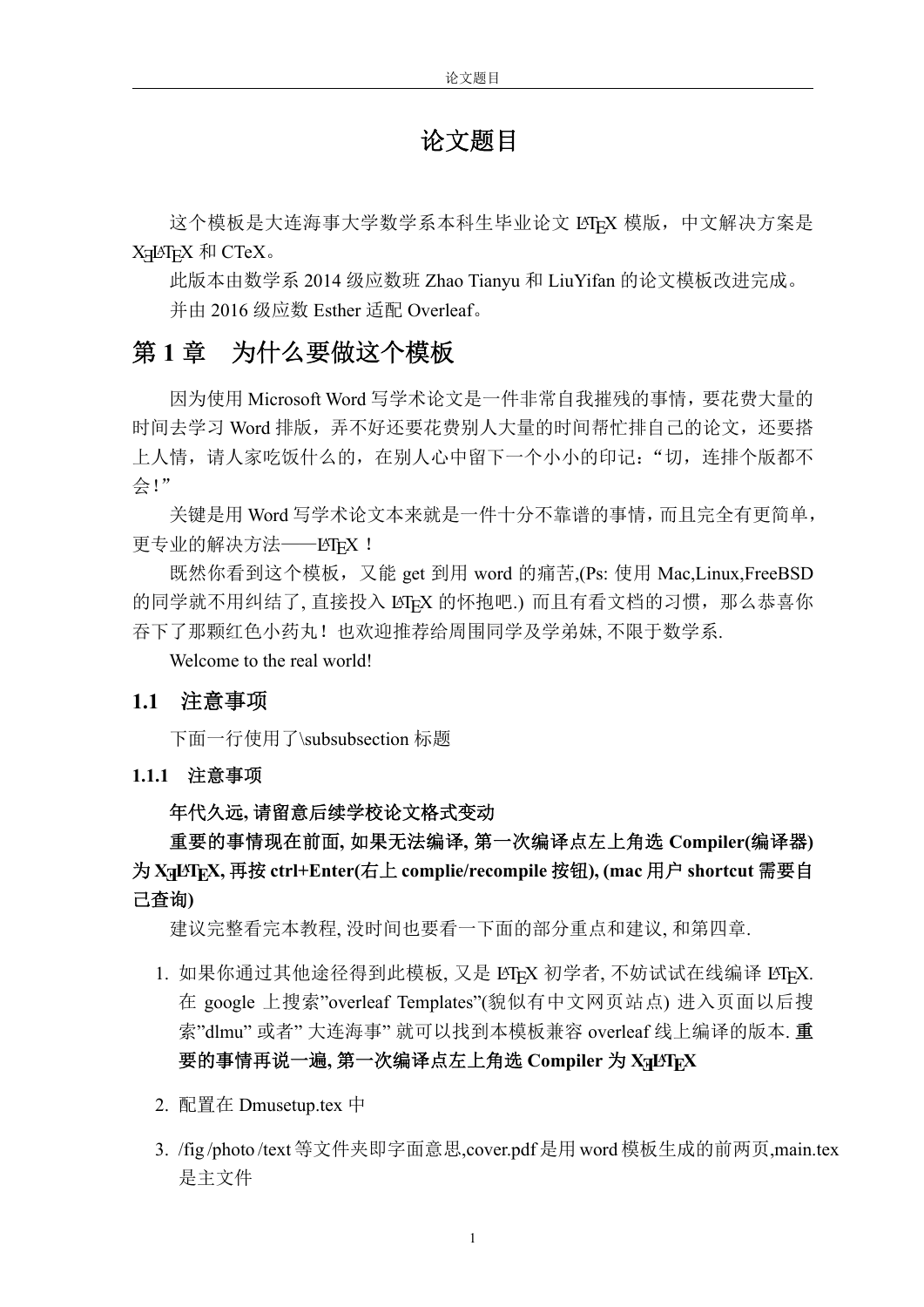4. 知网查重提交 pdf 会乱码可转成 word 再进行查重, Linux 下转换 word 命令行为:

pandoc ./main.tex --bibliography refs.bib -o output.doc #带 reference 不推荐 pandoc ./main.tex -o output .doc  $#$  推荐不带 reference 并需要根据报错删除致谢一类的章节

- 5. 各位置的题目设定没有同步, 须设定多处,e.g., 页眉
- 6. 有不懂的问题, 先看 overleaf 的 document" [点此](https://www.overleaf.com/learn)", 和 stackoverflow 自行搜索. 若 还有问题无法结局 or 学校论文规范有巨幅更新 or 有意 contribution 请到本项目 主页" [点击此处](https://github.com/XWEster97/DLMU-Bachelor-Thesis-Template)"开 issues(这是联系作者的唯一办法) 或 pull request.
- 7. 引用请分清楚 [[1\]](#page-17-0) 和[[1\]](#page-17-0) 的区别
- 8. cover 页生成, 本文的即为错误范例,e.g. 装订线不应横排, 应用 Virtual printer 输 出正确竖排装订线, 其他请遵循学校标准.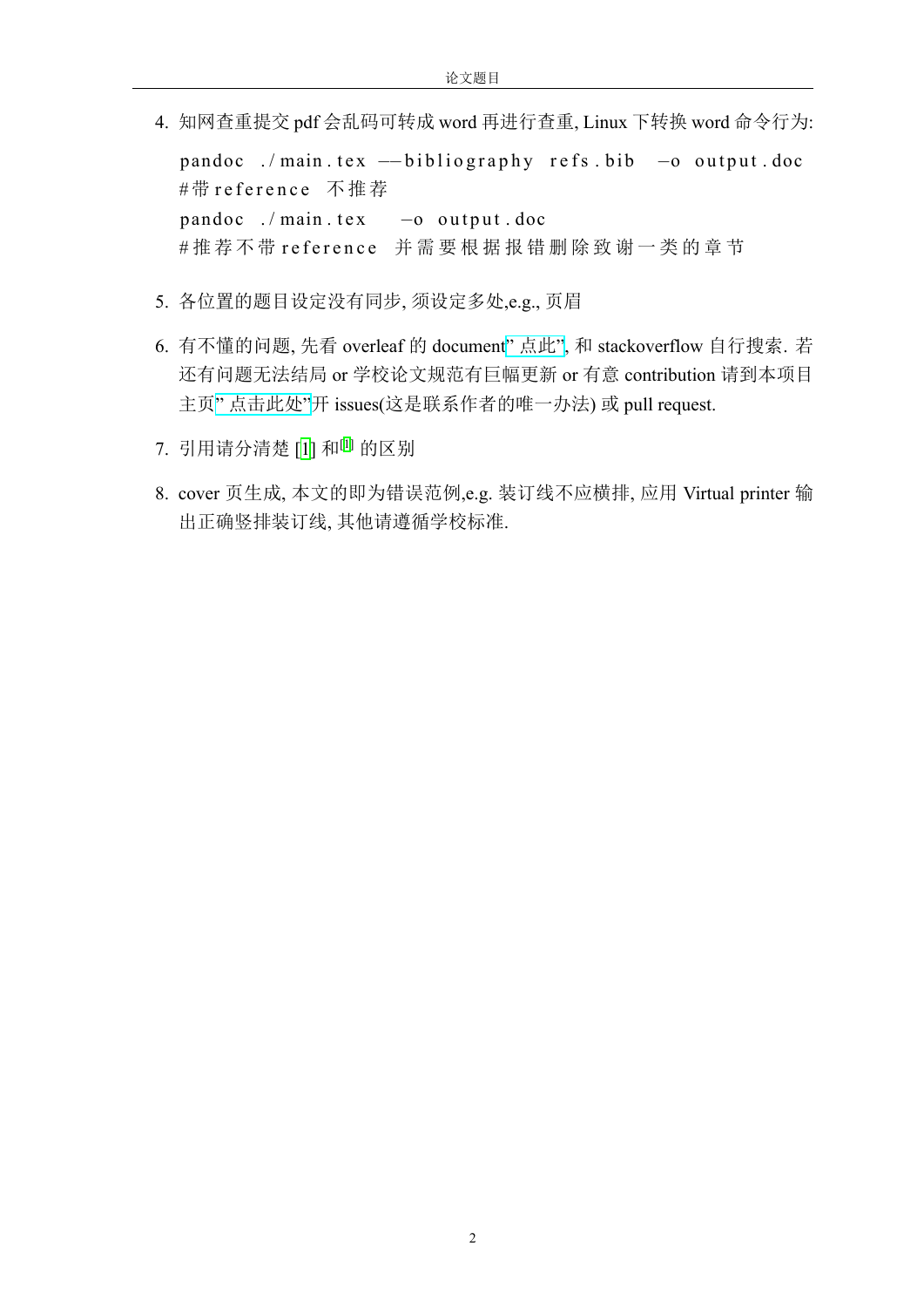## <span id="page-7-0"></span>第 **2** 章 模板的安装使用

## 使用平台编译请看视频教程**,e.g.[,Minimal examples of LaTeX with overleaf \(v2\)](https://www.youtube.com/playlist?list=PLnC5h3PY-znyDQKn3knfXfekZLgWyL7QW)**.

下面的文字教程适用于本地编译

原本内容已经被注释掉, 想看请到源码 ch2.tex 中看, 选中下面文字部分 ctrl+/ 解 除注释再编译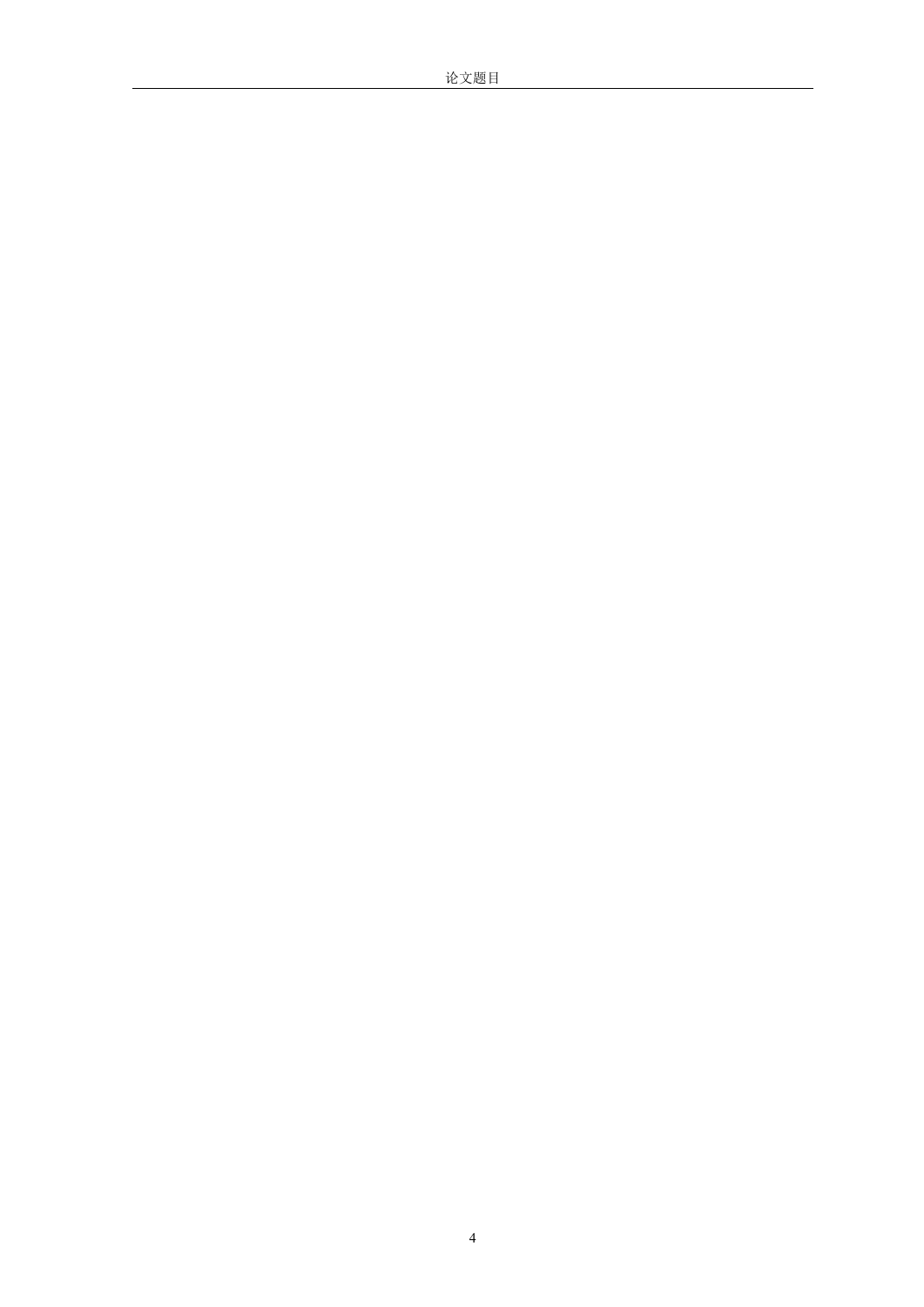# <span id="page-9-0"></span>第 **3** 章 如何解决一些现实问题

原本内容已经被注释掉, 想看请到源码 ch3.tex 中看, 选中下面文字部分 ctrl+/ 解 除注释再编译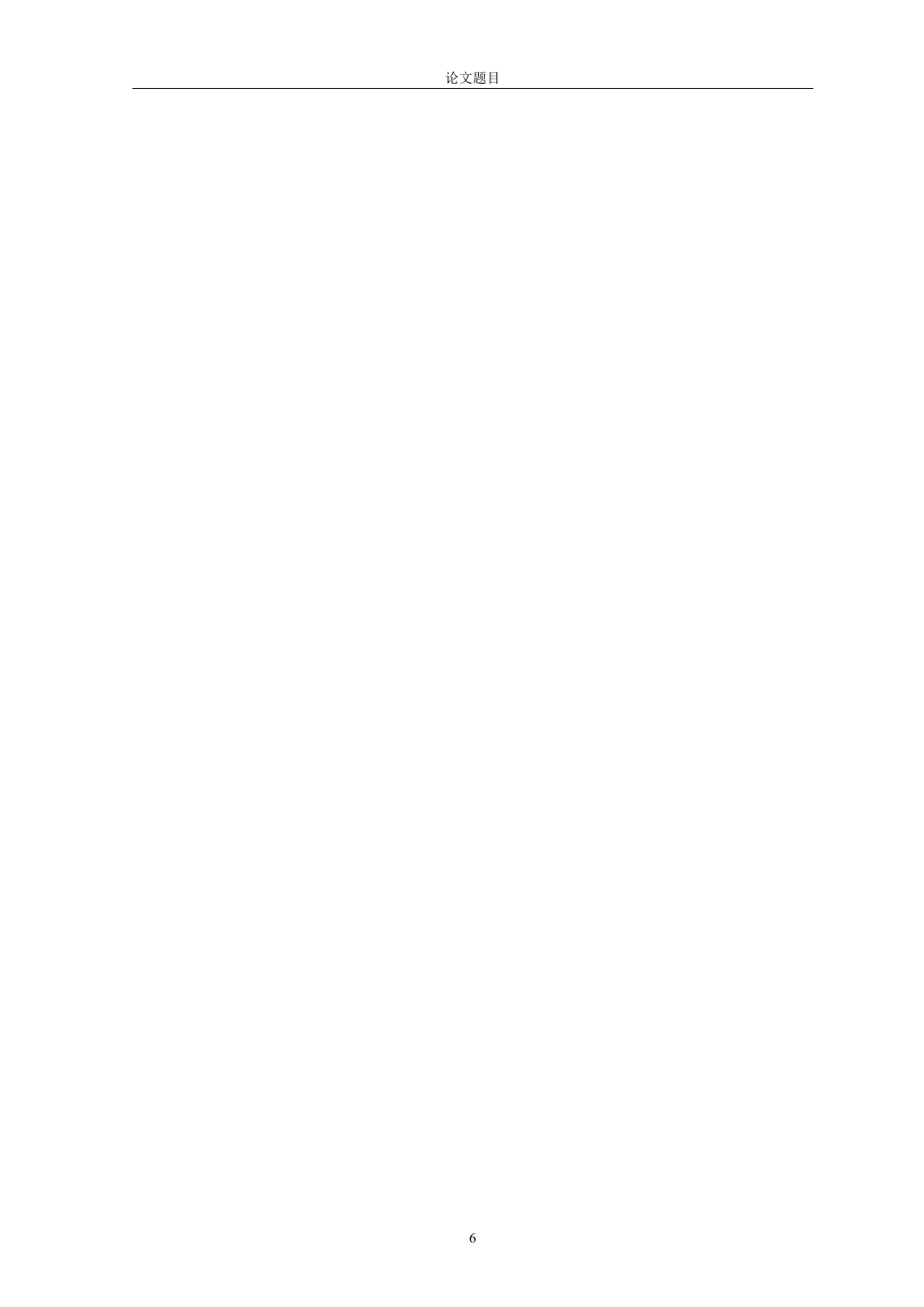## <span id="page-11-0"></span>第 **4** 章 模版更新记录和已知问题

#### <span id="page-11-1"></span>**4.1** 更新记录

- 1. 2018.3 ZTY Initialized
- 2. 2018.5 LYF Formats in detail: Reference Fonts Marco
- 3. 2020.5 Esther makes compatible with overleaf & Submit the Template

### <span id="page-11-2"></span>**4.2** 目前已知问题

- 直接 tex 代码生成论文封面, 取代从 WORD 转换的方式。
- 由于 ZTY 大神的另类, 本模板没有采用 Book 的 documentclass, 导致一级标题为 section, 因此就有下一条问题:
- 在 main.tex 中, 每一次引入新的文本例如 section 后需要加上一行 \sectioned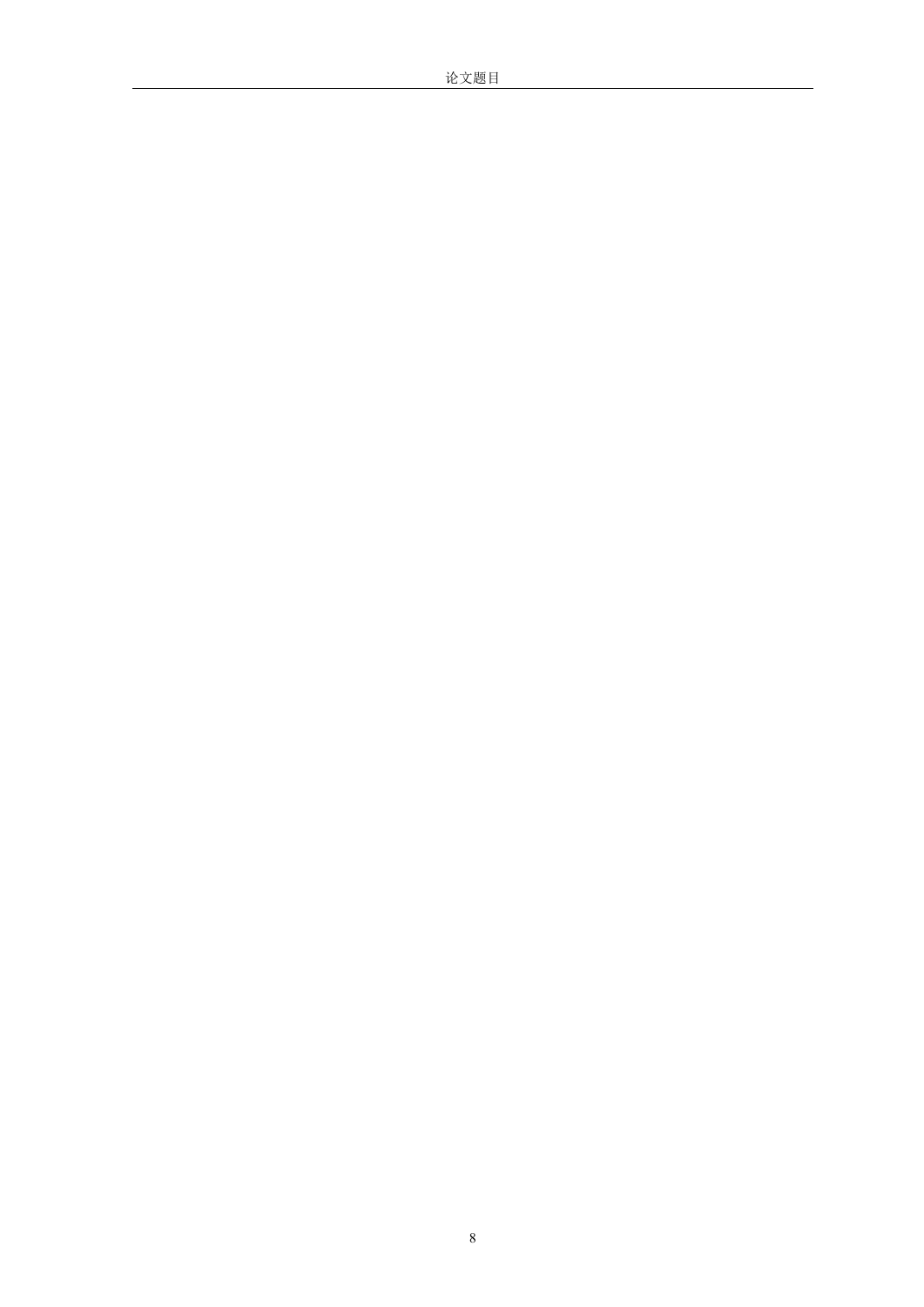# <span id="page-13-0"></span>第 **5** 章 测试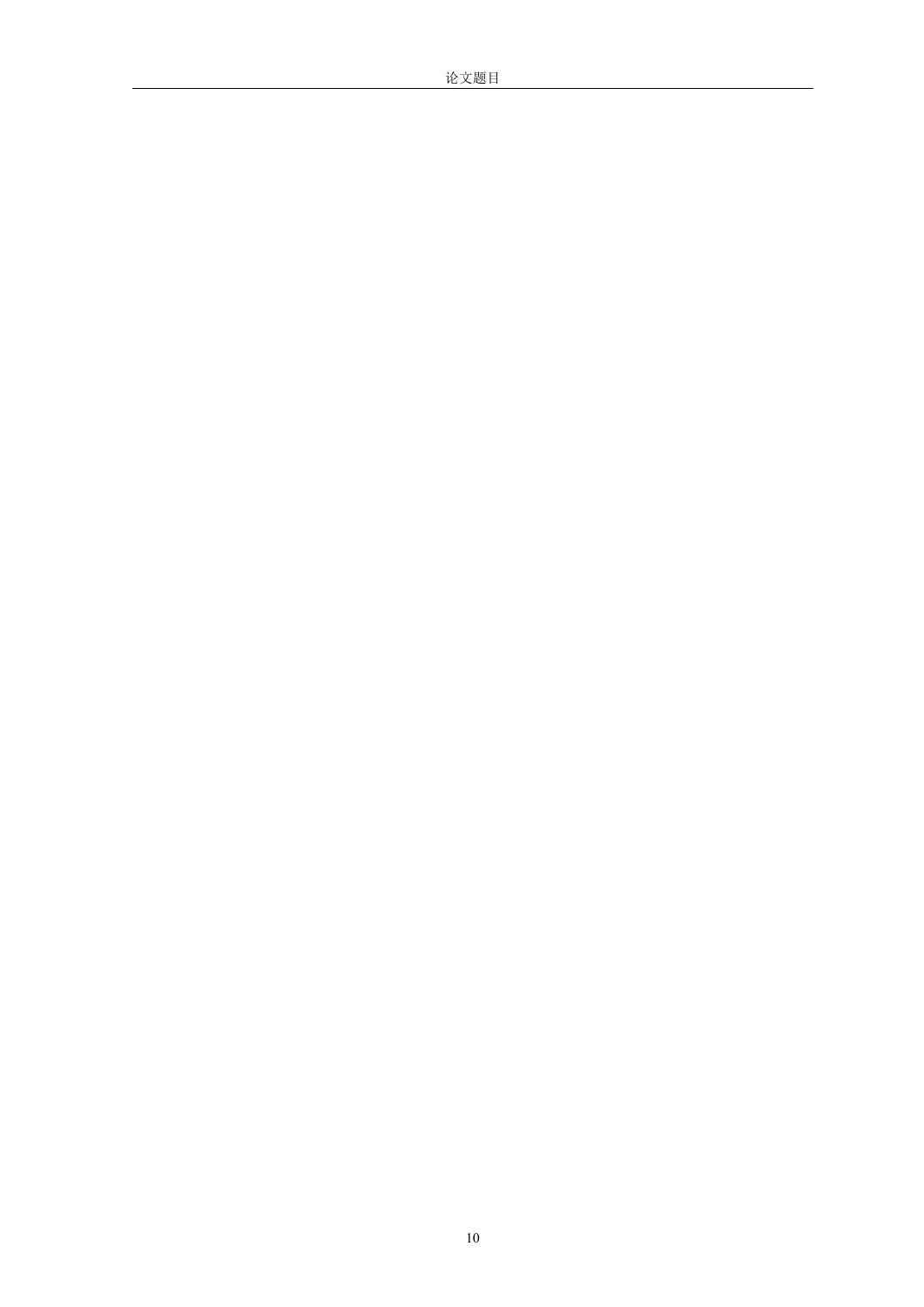# <span id="page-15-0"></span>结论

本文从最优化理论出发

- 1. 针对基于 Krylov 子空间的迭代算法——共轭梯度算法,
- 2. 在阐述清楚共轭
- <span id="page-15-1"></span>3. 最后讨论针... 进而给出两者的等价性证明。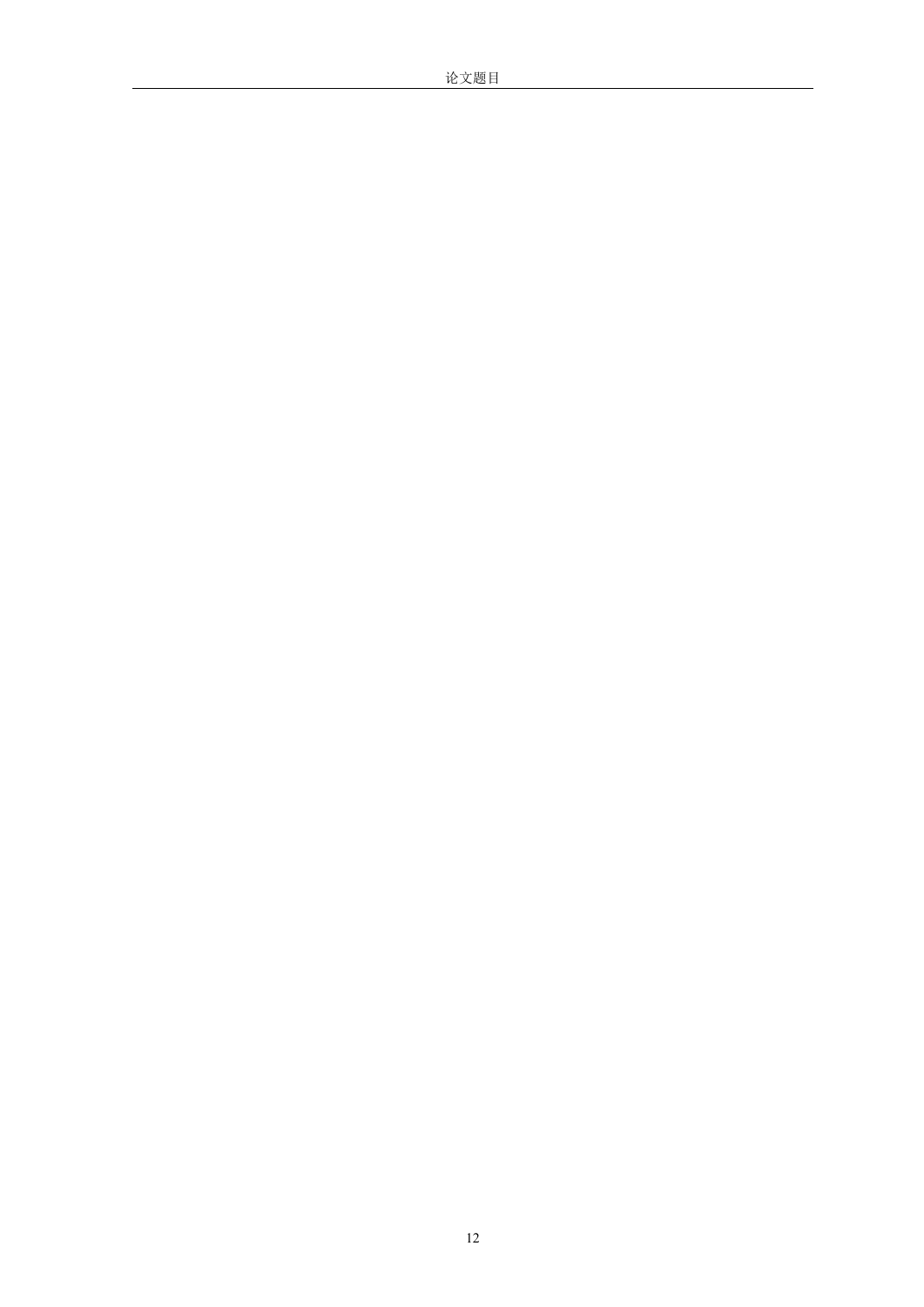# 参 考 文 献

<span id="page-17-0"></span>[1] Hart W E, Laird C, Watson J-P, et al. Initializing Abstract Models with Data Command Files [M] // Hart W E, Laird C, Watson J-P, et al. Pyomo–Optimization Modeling in Python, Springer Optimization and Its Applications. Springer, Boston, MA, 2012: 2012: 67–89.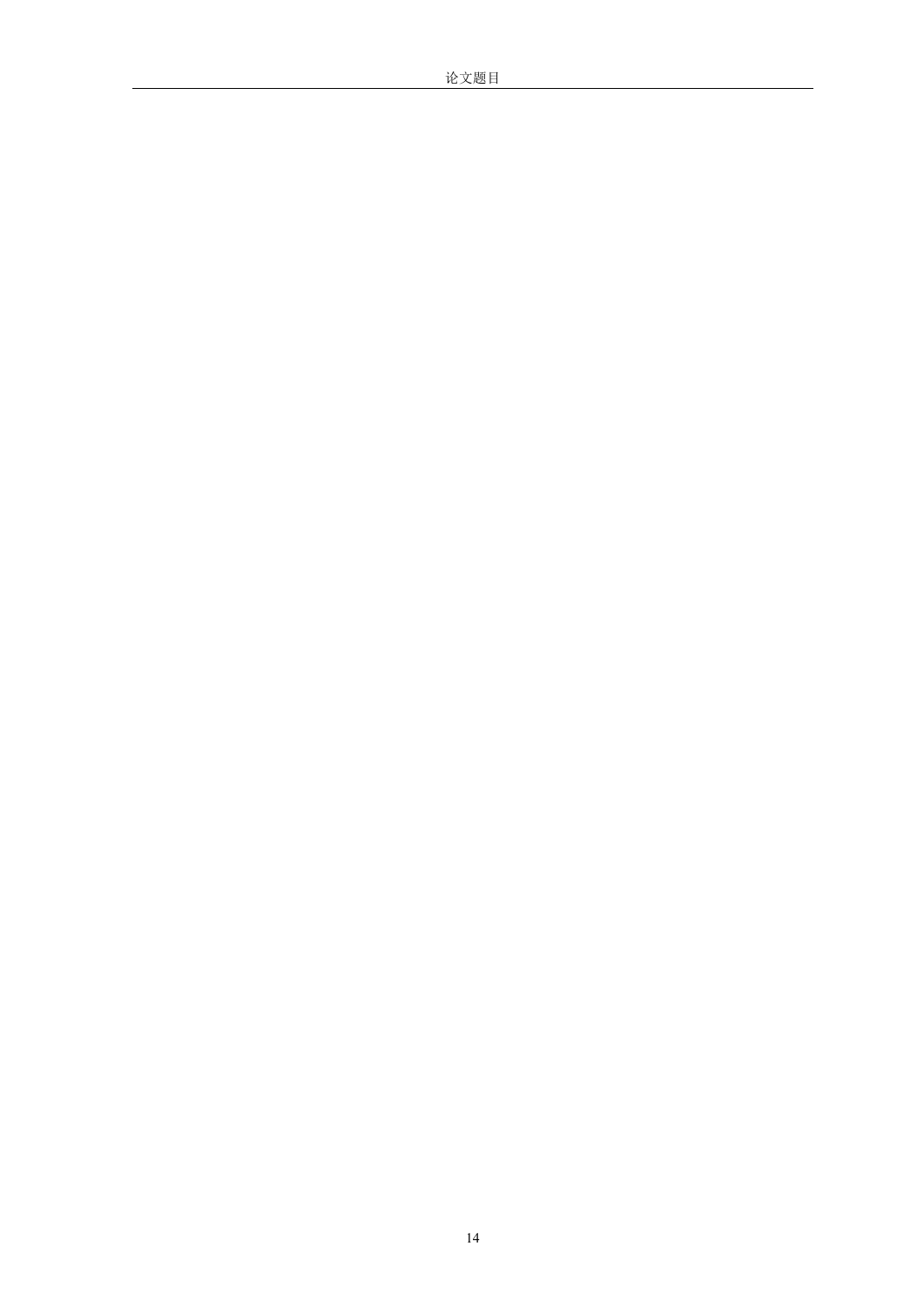### 致 谢

<span id="page-19-0"></span>四年的大学时光流逝的飞快,非常荣幸能够有机会在大学的最后时刻完成这篇 致谢,向一直帮助我的师长、家人和朋友们表达我最衷心的感谢。回顾大学四年的学 习与生活,我收获了许多,也成长了许多。